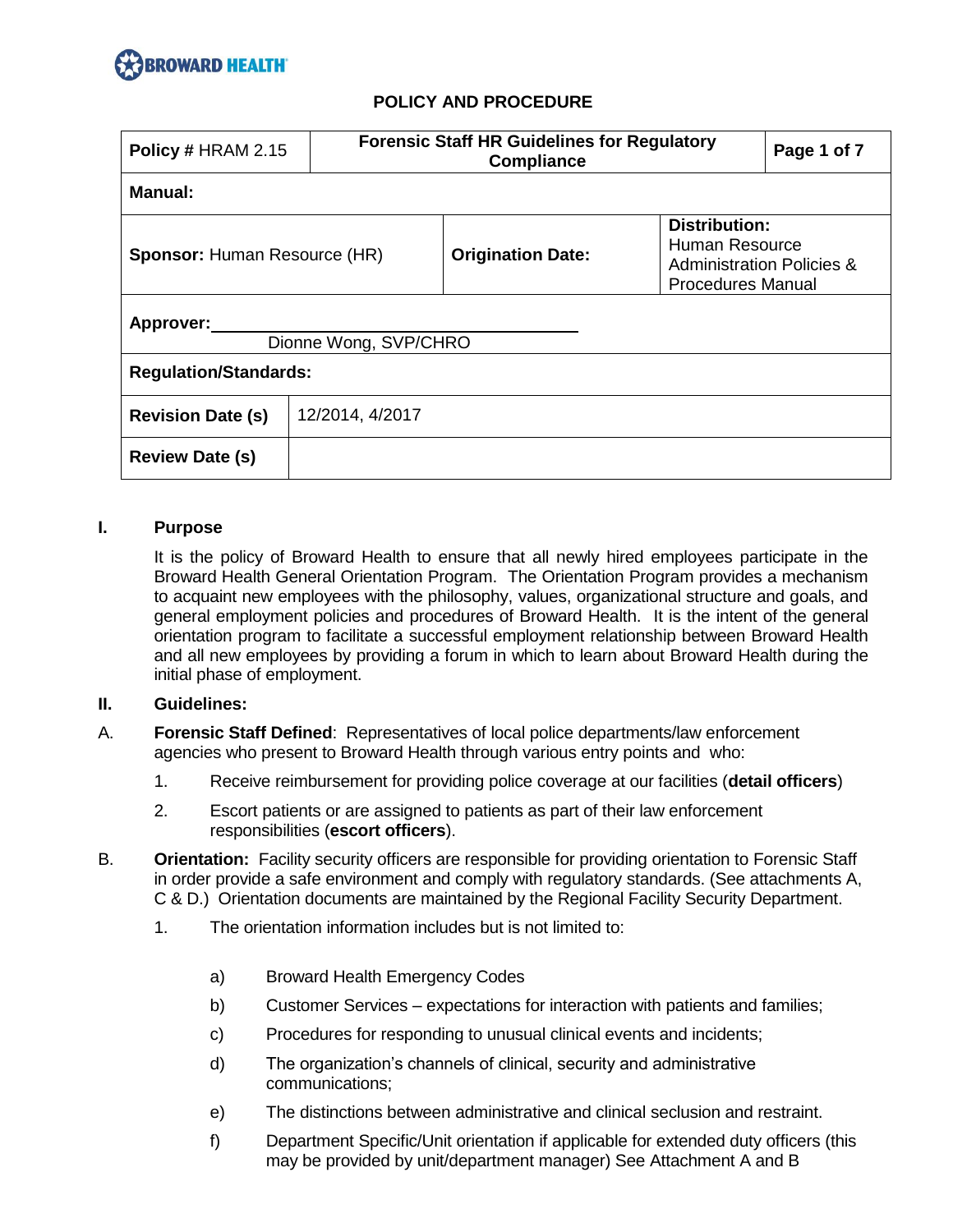

| <b>Forensic Staff HR Guidelines for Regulatory</b><br><b>Policy #: HRAM 2.15</b><br>Compliance | Page 2 of 7 |
|------------------------------------------------------------------------------------------------|-------------|
|------------------------------------------------------------------------------------------------|-------------|

2. In the event the Forensic officers entering the facility, the facility security officer will provide the Forensic officer a brief orientation inclusive of the Forensic Services Orientation Checklist. See attachment C

## **III. INTERPRETATION AND ADMINISTRATION**

The regional Human Resource Directors are responsible for the interpretation and administration of this policy; however, final interpretation is the responsibility of the Chief Human Resource Officer.

(Refer to the Regional Administrative Policies and Procedures Manual (mauve), Policy #: RA-008- 033, for the regional/department patient care policy titled "Forensic Staff and Care of Patient Policy"

**Authors:** Human Resource Team & Legal Council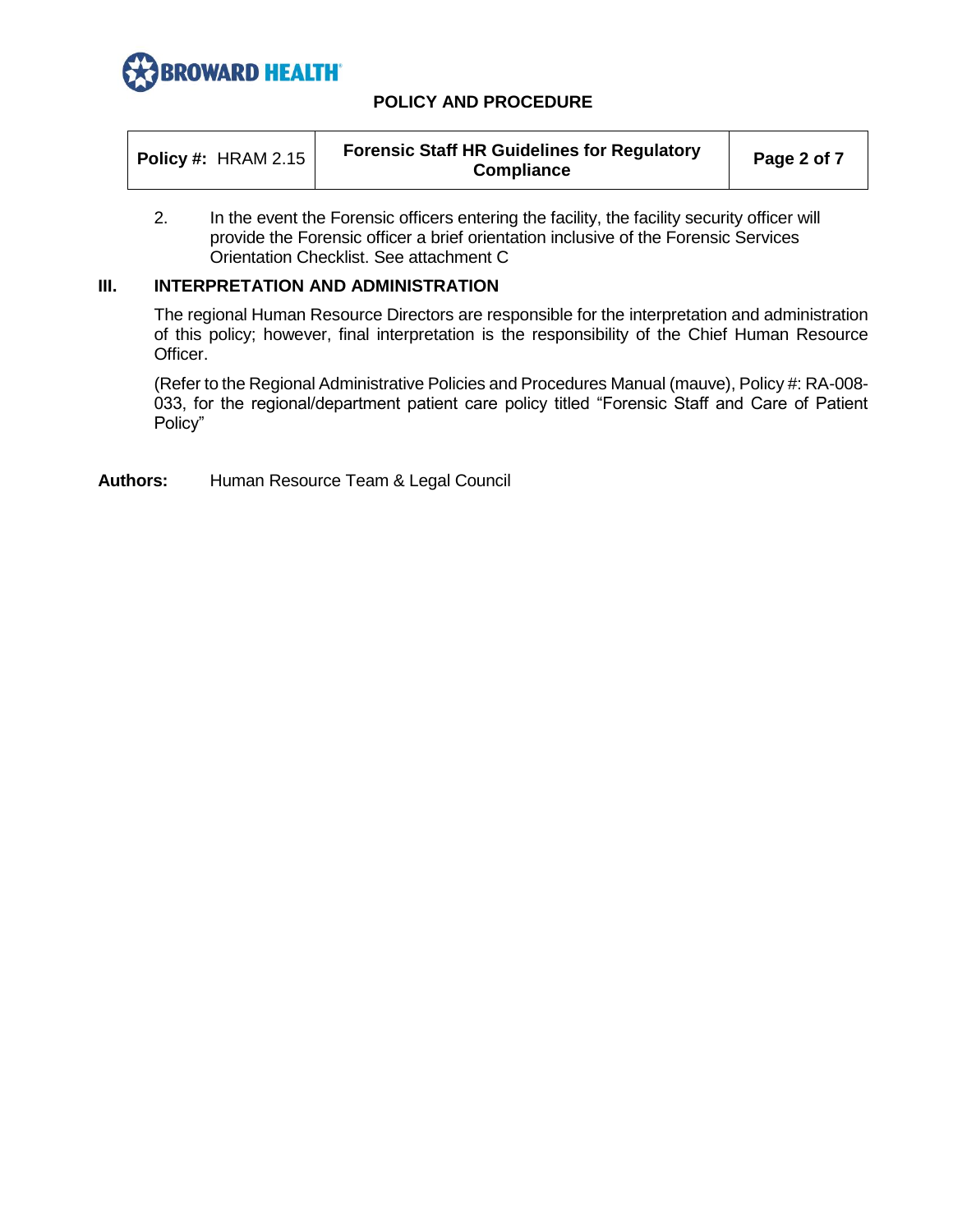

| <b>Policy #: HRAM 2.15</b> | <b>Forensic Staff HR Guidelines for Regulatory</b><br><b>Compliance</b> | Page 3 of 7 |
|----------------------------|-------------------------------------------------------------------------|-------------|
|----------------------------|-------------------------------------------------------------------------|-------------|

# **Attachment A**

## **Broward Health**

## **Forensic Services Orientation Checklist – Escort Officer**

**Name of Forensic Officer:**

**Name of Law Enforcement Agency:**

| <b>Items Required</b>                                                                                                                                                                 | <b>Received Yes/Date</b> | <b>Comments</b> |
|---------------------------------------------------------------------------------------------------------------------------------------------------------------------------------------|--------------------------|-----------------|
| Acknowledgement for Receipt of the Forensic<br>$\circ$<br><b>Services Orientation Material</b>                                                                                        |                          |                 |
| <b>ONGOING</b><br>All Law Enforcement Officers to check in with Security for<br>Communication Channel Updates and with the Unit<br>Charge Nurse for Unit Specific Orientation/Updates |                          |                 |

## **Items received and validated by:**

**Name:**

**Title:**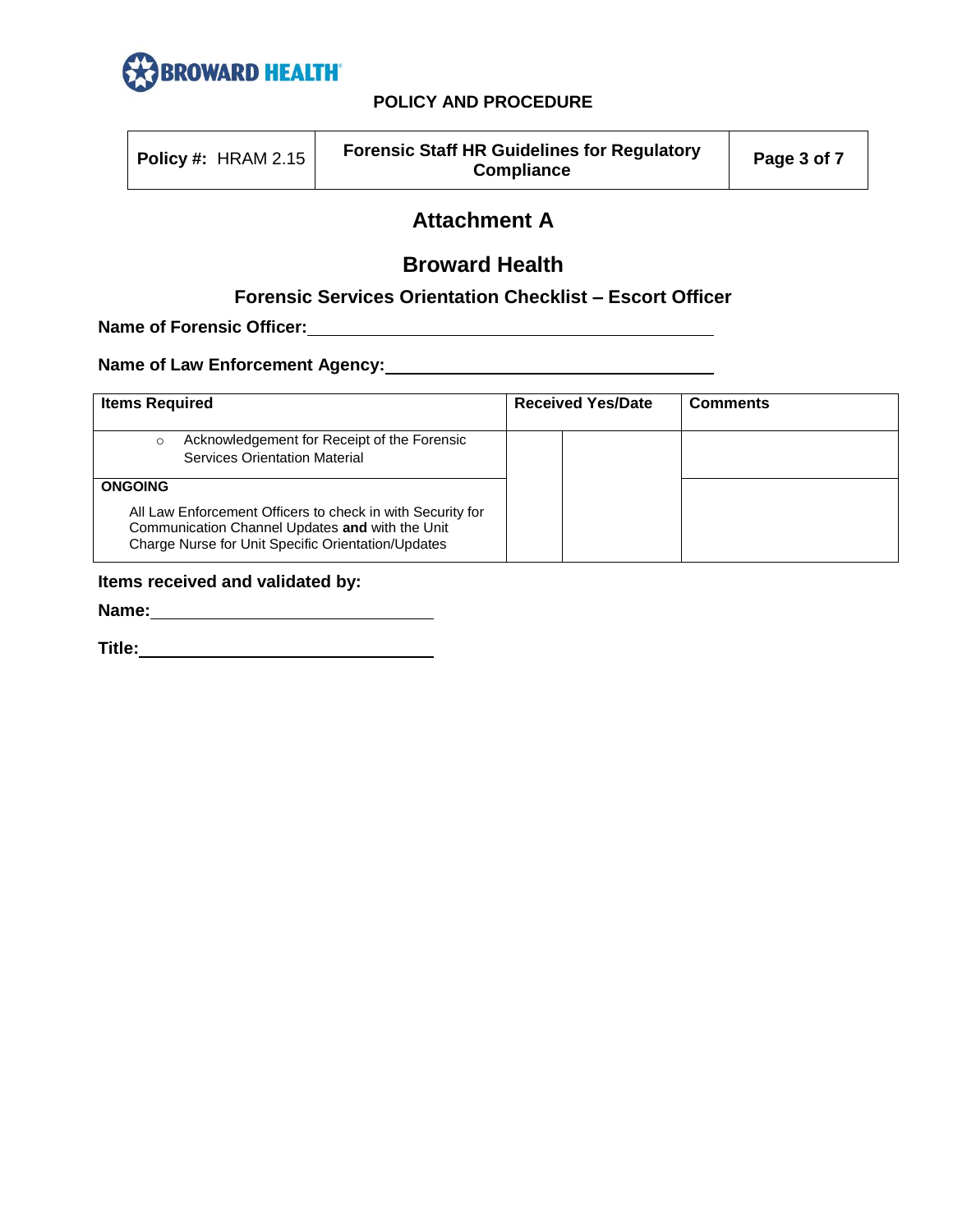

|--|

|                      | <b>Attachment B</b> |
|----------------------|---------------------|
| <b>OFFICER NAME:</b> | UNIT/DEPT:          |

**FORENSIC AGENCY:**

| <b>Content Required to be briefed</b> |                                                                                 |  | <b>Completed</b><br>Yes/Date | <b>Comments</b> |
|---------------------------------------|---------------------------------------------------------------------------------|--|------------------------------|-----------------|
|                                       | Department/Unit Person in Charge.<br>Name and Contact Information               |  |                              |                 |
|                                       | Channels of clinical, security and<br>administrative communications             |  |                              |                 |
| $\bullet$                             | The distinctions between administrative<br>and clinical seclusion and restraint |  |                              |                 |
|                                       | Name of Person responsible for patient<br>care and Contact Information          |  |                              |                 |
| $\bullet$                             | Customer Services - expectations for<br>interaction with patients and families  |  |                              |                 |
|                                       | EOC Review of Emergency Codes &<br>Procedures                                   |  |                              |                 |
|                                       | Orientation to the Physical Environment                                         |  |                              |                 |
|                                       | <b>HIPAA Compliance</b>                                                         |  |                              |                 |
|                                       | <b>Emergency Exits</b>                                                          |  |                              |                 |
|                                       | <b>Emergency Lights</b>                                                         |  |                              |                 |

## **Items Briefed by:**

**Name:**

**Title:**

**Date:**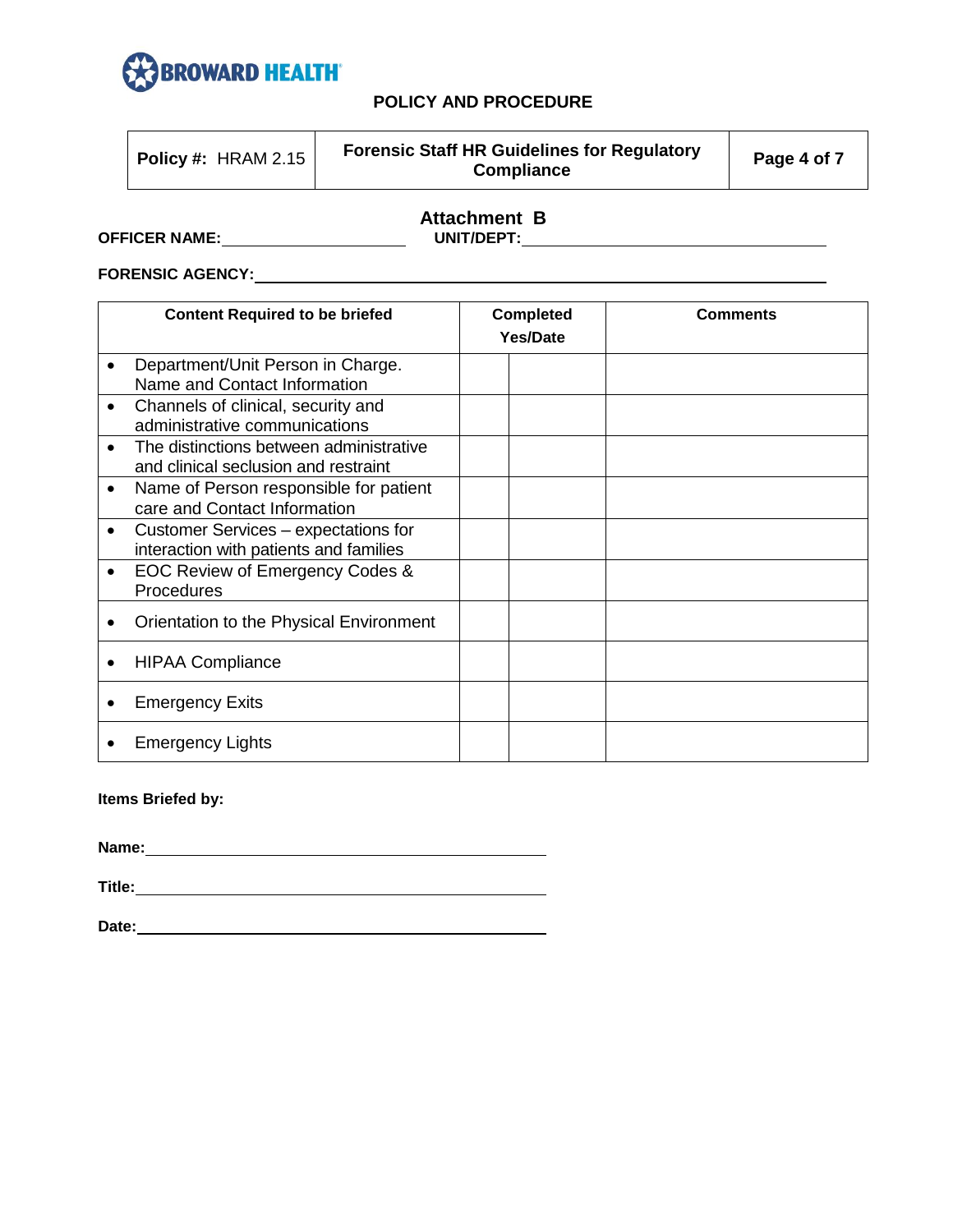



## **Attachment C**

# **FLOW CHART FOR FORENSIC OFFICER ENTRY TO**

## **BROWARD HEALTH FACILITIES**



### **\*NOTES:**

**Broward General Medical Center – Forensic Officers and patients present to the Blue Section of the Emergency Room**

**Imperial Point & Coral Springs Medical Centers – Forensic Officers and patients present in the general emergency room**

**North Broward Medical Center – Forensic Officers and patients present to the C side of the Emergency Room**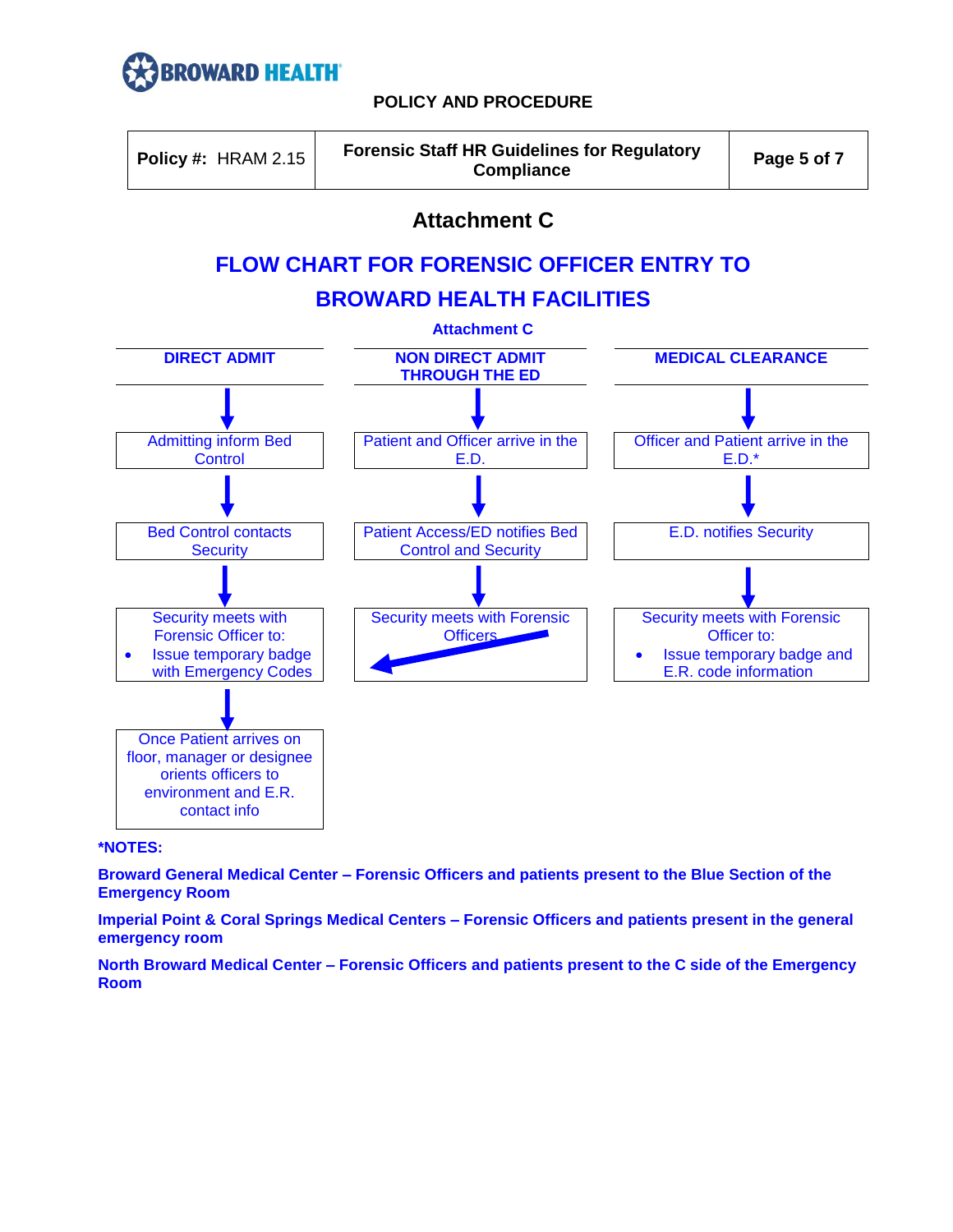

**Code Assist** 

**Code Strong** 

**Code Stork Code Spill** 

**Code Active Shooter** 

**Rapid Response** 

**Combative Person** 

**Chemical Spill** 

**Medical Attention** 

Shooter

**Needed** 

**Combative w/ Weapon Infant abduction** 

## **POLICY AND PROCEDURE**

| <b>Policy #: HRAM 2.15</b> |                                                                                        | <b>Forensic Staff HR Guidelines for Regulatory</b><br><b>Compliance</b>                                                                 | Page 6 of 7 |                                                                                                                                   |
|----------------------------|----------------------------------------------------------------------------------------|-----------------------------------------------------------------------------------------------------------------------------------------|-------------|-----------------------------------------------------------------------------------------------------------------------------------|
|                            |                                                                                        | Attachment D - Page 1                                                                                                                   |             |                                                                                                                                   |
|                            | <b>REBROWARD HEALTH</b>                                                                | <b>CO BROWARD HEALTH</b>                                                                                                                |             | <b>COBROWARD HEALTH</b>                                                                                                           |
| care facilities.           | The following list of emergency codes are<br>activated by dialing 22, within the acute | <b>Acute Care Facilities at Broward Health</b><br><b>Broward Health Medical Center</b><br>۰<br><b>Broward Health Coral Springs</b><br>۰ |             | <b>Orientation Guide</b><br><b>Orientation Guide for Law Enforcement and</b><br><b>Forensic Officers in Acute Care Facilities</b> |
|                            | <b>Emergency Codes</b>                                                                 | <b>Broward Health Imperial Point</b><br>۰                                                                                               |             |                                                                                                                                   |
| <b>Code Red</b>            | Fire                                                                                   | <b>Broward Health North</b><br>۰                                                                                                        |             |                                                                                                                                   |
| <b>Code Blue</b>           | <b>Cardiac Arrest: Adult</b>                                                           |                                                                                                                                         |             | <b>Law Enforcement</b>                                                                                                            |
| <b>Code Pink</b>           | <b>Cardiac Arrest: Pediatric</b>                                                       |                                                                                                                                         |             |                                                                                                                                   |
| <b>Code Green</b>          | <b>Mass Casualty</b>                                                                   |                                                                                                                                         |             |                                                                                                                                   |
| Code Black                 | <b>Bomb Threat</b>                                                                     |                                                                                                                                         |             |                                                                                                                                   |